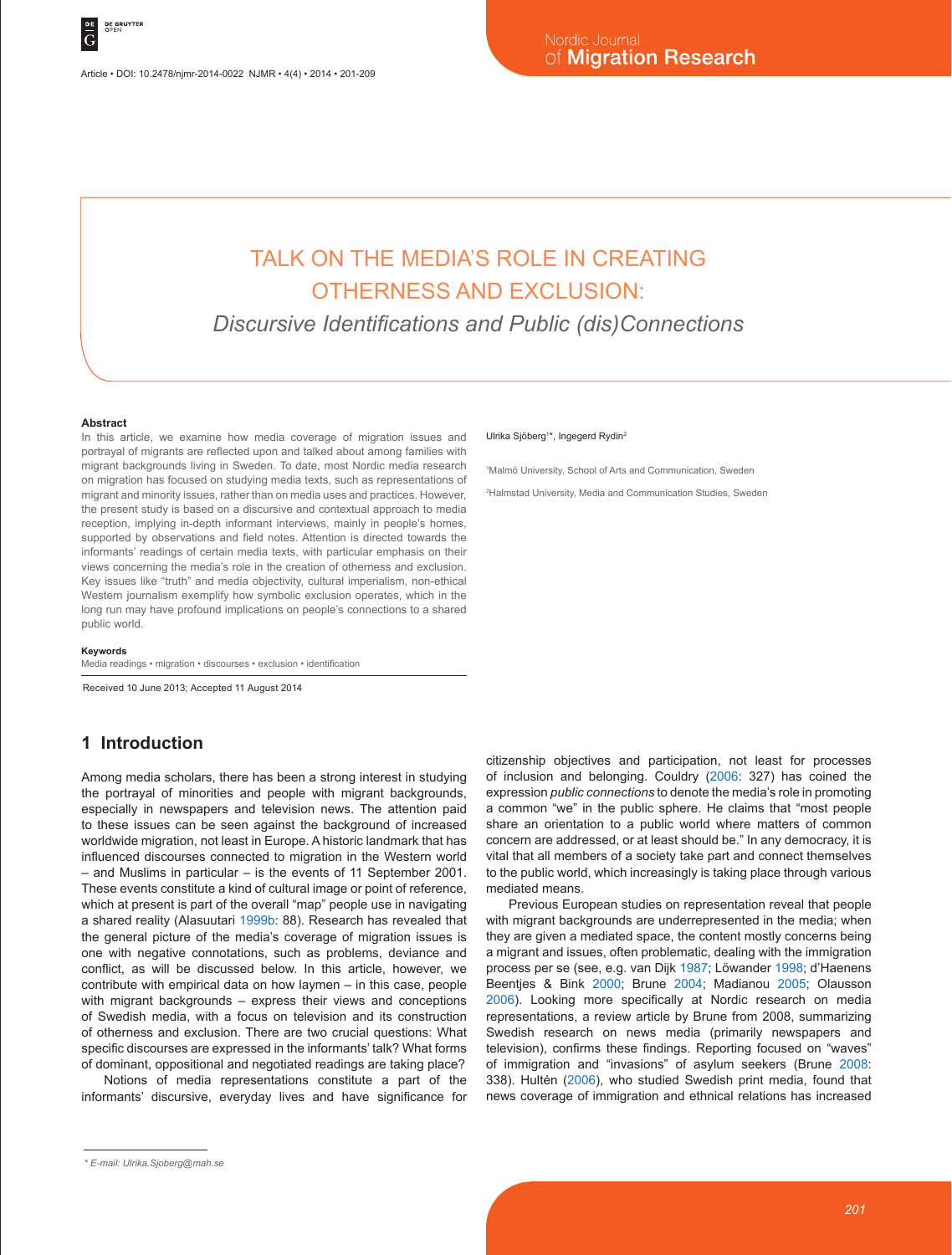considerably but that the topic of "problem orientation" remains. This tendency has been evident in Norway and Finland, as well. In the Finnish news media during the same period, there has been a focus on more administrative issues concerning immigration (Pietikäinen 2000). This could be explained by Finland having a shorter history of migration than other Nordic countries (Horsti 2008). A review by Christiansen (2004) presents several Danish studies that confirm a generally negative picture, for example, that Danish media represent immigrants as being excluded from the national "we", indicating that ethnic minorities are not accorded full citizenship. Such negative and problem-oriented representations of immigrants in the national news in Denmark may, according to Christiansen, lead to increased tensions between ethnic minorities and the majority population. She holds that national media seem to contribute to further marginalization, rather than compensate for it, and finds no real sign of change. Andreassen (2011) makes a comparison between Danish public service and commercial media; she asserts the idea that media plays a role in the process of "social cohesion" in a society. Her conclusion, from the presentation of a number of examples, is that commercial television may be more inclusive in terms of staffing their programmes with people characterized by ethnic diversity as compared with public service television. Furthermore, Andreassen suggests that news media present spaces that are more closed, representing middleclass values, formal education and traditional knowledge. She points out (2011: 178) that the genre of entertainment, such as music and dance shows, is more inclusive of people of colour than other types of programmes in Western media culture, whereas quiz shows, such as Jeopardy, are geared more towards a celebration of participants with "fingertip knowledge".

Negative media portrayals of migrants can be seen as examples of what Bourdieu (2001: 1-2) labels symbolic violence, which means that symbolic capital through, for example, communication, is used as means of power; consequently, this may reinforce an institutional and structural form of discrimination (Kamali 2005: 31-32) and lead to public disconnections (cf. Couldry 2006: 327). Such images develop by means of the media's discursive power apparatus; from journalistic practices and mechanisms such as generalization, dichotomization and trivialization (Kamali 2005: 35).

The power of the media to set agendas for discourses can also be connected to reception theory and the construction of the implied reader and assumed interpretations as well as assumed effects on behaviour, attitudes and opinions. Proceeding to audience and reception research, we find that studies of minorities' media habits and practices have not been prioritized even if they are increasing in number (e.g. Gillespie 1995; Hargreaves & Mahjdjoub 1997; Barker 1999; Qureshi & Moores 1999; Cottle 2000; de Bruin 2001; Tufte 2003; Madianou 2005; Peeters & d'Haenens 2005; De Leeuw & Rydin 2007; Nikunen 2011).

Nevertheless, there are few studies that have focused on minorities' talk on dominating media discourses or, for example, their articulation of experiences of otherness. This article is based on the project "Media practices in the new country"1 , which has resulted in a rich body of data (interview transcripts and field notes) covering various topics and aspects of media usage embedded in talk about life in general, especially the informants' life in a new country (for example, media usage for learning a new language) (Sjöberg & Rydin 2011). We have also analysed how the informants use various media, and the Internet in particular, for information seeking and keeping in touch with their home countries (e.g. Rydin & Sjöberg 2010).

## **2 Methodology**

In total, 75 interviews were conducted in two separate settings. The primary setting was the private homes of 16 families who had children in the ages of 12 to 16. In all, 60 children and adults were interviewed in their homes. For the most part, they were interviewed individually, but they were also interviewed in pairs or together with family members. Often, a family was visited twice. We accepted an interview context that, to a large extent, was set-up by the families themselves since the interviews took place in the informants' homes. We strived to make the situation as comfortable and relaxed as possible. Under these circumstances, we had to risk that the children might feel restricted as regards expressing thoughts that were critical of their parents' morals and values; nevertheless, we perceived that the climate in the families was open and relaxed and that the children and the parents were open-minded in the sense that they sometimes argued and disagreed with each other. The second setting was a school, where a group of 15 adults (parents) enrolled in adult education participated in focus groups. The main methodological approach, however, was the so-called informant interview (Lindlof 1995: 170), in which a person (or a family) is interviewed over a long time in an open, conversational atmosphere. The length of each interview varied from one to three hours; in addition to social acquaintance with the family around a coffee table or dinner. We took field notes after each visit in order to gain a more thorough understanding of the informants' everyday lives and cultural contexts.

A thematic interview guide was utilized to give the informants the opportunity to talk about themselves and their perception of cultures and identities more broadly. Thus, the interviews opened up for discussions wider in scope than media usage. The informants came from countries such as Greece, Kurdistan Iraq, Iran, Lebanon, Somalia, Syria, Turkey and Vietnam. To gain access to the field, a network of "gatekeepers" (Aspers 2007: 114) was established through several months of contacts and meetings with various migration associations and authorities. We consulted the gatekeepers as they provided crucial information for the design of the project and to establish a trustful relationship with the informants. Together with the gatekeepers' assistance, we tried to get a sample of variation in terms of class, gender, religious, cultural and educational background, job status and family type. This revealed, for example, that few of the participants had an academic background. The common denominator was that all the adult participants had made a cultural journey, a journey that had often been compelled by war, political reasons or romantic relationships. The project's aim was to question and move beyond taken for granted group labels by letting the informants' voices be heard and by highlighting their descriptions of daily life while acknowledging the existing processes of objectification (including media) in society, which may affect the informants' self-ascription.

This article applies a discursive approach to reception research, stressing the social construction of reality. This also includes the interview context itself, creating a specific type of knowledge and discourses. We did not initially bring up discussions about otherness, but as white middle-class media scholars, our presence contributed to a certain positional stance, whereby a situation of "us and them" was unavoidable. The following is an example of how the researchers, seen as representing Swedes, are positioned as "you" during an interview: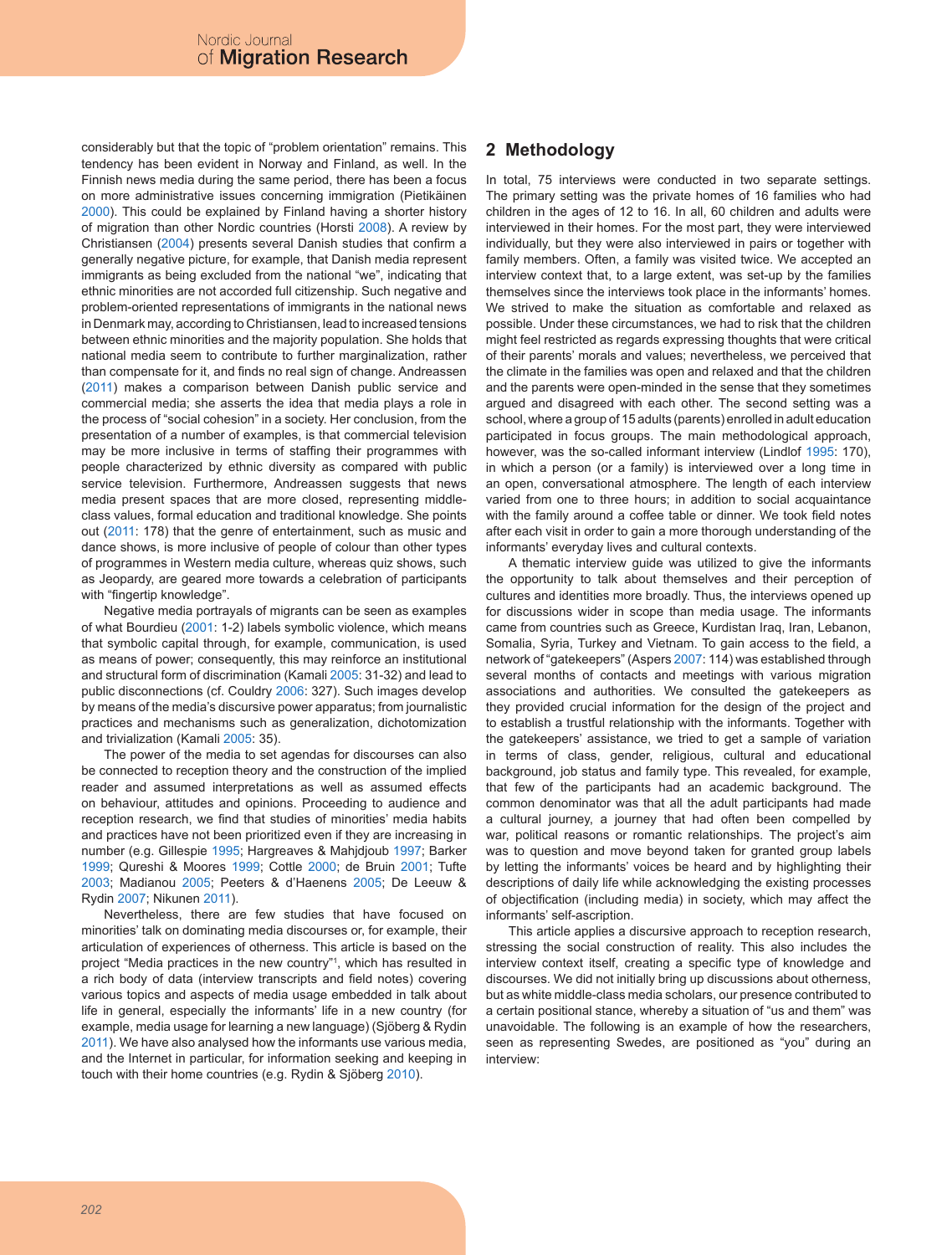I feel that you draw the line from the beginning. When one meets an immigrant with dark hair, one immediately keeps a distance. You do not understand. 'What's this?' You are scared. But in the beginning, one doesn't understand this. One thinks, 'they don't like me'. One is being put off, and I had many friends in my country, so one feels, 'no, me too. I don't want to.' I think the first initiative should come from you. You are at home.

We see this type of positioning not only as an outcome of the research setting itself but also as a reflection of dominant societal discourses and personal experiences of otherness and exclusion. From the body of data (i.e. the transcribed interviews), we have categorized all salient statements, reflections and arguments related to the issues of the media's portrayal of migrants and the media's coverage of migrant issues. We placed an emphasis on Swedish television channels, which were a primary concern in the interview extracts for the present analysis.

#### **3 A discursive approach to reception research**

The present study is inspired by Stuart Hall's text-reception theory as well as discursive approaches to media research. Alasuutari (1999a: 6) argues that reception research shall consider the cultural context and the social discourses in which the reception process takes place: "to get a grasp of our contemporary "media culture", particularly as it can be seen in the role of the media in everyday life, both as a topic and as an activity structured by and structuring the discourses within which it is discussed." A gradual shift in reception research has taken place, from an interest in those mental processes through which media content is perceived and interpreted (and its effects), to the social embeddedness of the media user. Applying a discursive approach to reception research stresses the social construction of reality; this emphasizes how social and cultural frames, formed by language, require people to share certain set of norms, values and behaviours, which, in turn, has implications on how daily life is regarded. In this context, one can talk about the formation of the so-called interpretive repertoires (Potter & Wetherell 1996: 137-139).

In reception research, the complex interplay between text, context and reception has often been inspired by Stuart Hall's influential work on interpretative frameworks (1980). While the ideological meaning of a media text is accepted in a so-called dominant-hegemonic reading, it is questioned in an oppositional reading; in a negotiated reading of a text, some views are accepted and others are questioned. By bringing semiotics into the study of communication processes, the model suggests that media produce meanings in social and cultural contexts, which include everything from the broader ideological discourses in a specific society to a person's unique personal histories, experiences and knowledge.

Thus, discourse becomes a central concept with its emphasis on context, linking meaning-making processes and media readings to issues related to ideology, power and knowledge production in society. The concept of discourse has been given various meanings and definitions, but a common feature is to describe discourse as "a certain way to talk about and understand the world" (our translation) (Winther Jørgensen & Phillips 2000: 7). Stuart Hall's interpretation of Foucault states how a discourse "governs the way that a topic can be meaningfully talked about and reasoned about. It also influences how ideas are put into practice and used to regulate the conduct of others" (Hall 1997: 44). Various dominant institutions and actors in society advocate a dominant discourse, and in his fieldwork in segregated Southall in London, Baumann (1996: 192) states that this type of discourse could be characterized as: "For so-called immigrants and ethnic minorities, it represents the currency within which they must deal with the political and media establishments on both the national and the local level." Thus, various prominent discourses float between various spheres on both the macro and the micro levels (Fairclough 1989: 77ff). Another aspect that has relevance to the present analysis is what Foucault labels "regime of truth". To Foucault, it is of less value to prove the truth of a discourse; instead, the focus should be on exploring whether a discourse is perceived as true as well as its actual consequences. "Each society has its regime of truth, its "general politics" of truth; that is, the types of discourse which it accepts and makes function as true, the mechanisms and instances which enable one to distinguish true and false statements" (Foucault 1980: 131). In the case of media representations, as will be seen in the later analysis, various types of ethnocentrism and nationalistically mediated discourses experienced by the informants exemplify such regimes of truth.

#### **4 Creation of the "immigrant", a generalized cultural image**

According to the informants, Swedish media – and television in particular – contribute to essentialism in that all persons with a migrant background are placed within the discourse of "immigrant"2 . Referring to Swedish society at large, Darvishpour and Westin (2008: 16) state, "In the concept of immigrant, as it has come to be used in Sweden, social exclusion is built in. In one sense, being an immigrant means being non-Swedish; in a deeper sense, it means being nobody" (our translation). The informants assert that this mediated essentialism through the discourse of "immigrant" affects not only how migrants look at themselves, Swedish society and Swedes but also how Swedish people perceive immigrants and immigration. Thus, for the informants, the media undoubtedly has the power to influence society and its inhabitants, thereby, as some informants explicitly say, reinforcing existing discrimination and racism in society. In our study, this generalized media image of immigrants was a salient feature. The informants stated that media reinforce the idea that migrants are all the same, an image associated with negative issues. The following is an example of an oppositional reading from one of the informants:

I think TV in Sweden shows mostly the negative things about immigrants. It doesn't matter which land they come from. Its discrimination, and it can also affect people negatively, Swedes too. Then maybe they think everybody's like that. It's not true; everybody's not the same. (Man)

Another informant goes further and develops her thoughts on this issue to the wider consequences of exclusion and citizenship:

I want to say, well, when we watched TV news about somebody for some crime or something, they say, 'okay, he's an immigrant,' but many of them, they're born here. Maybe they have an immigrant background, say grandma or grandpa, doesn't matter. They came here to Sweden like 30, 40 years ago. Many are born here, so why do they say, 'immigrants do this, or immigrants don't do that'? If they're born here, they're citizens and everything, but just because they have different names or something. So, well, maybe I react this way because I think that if somebody is born in a country and is a citizen, then he belongs to that country, not a foreigner. (Woman)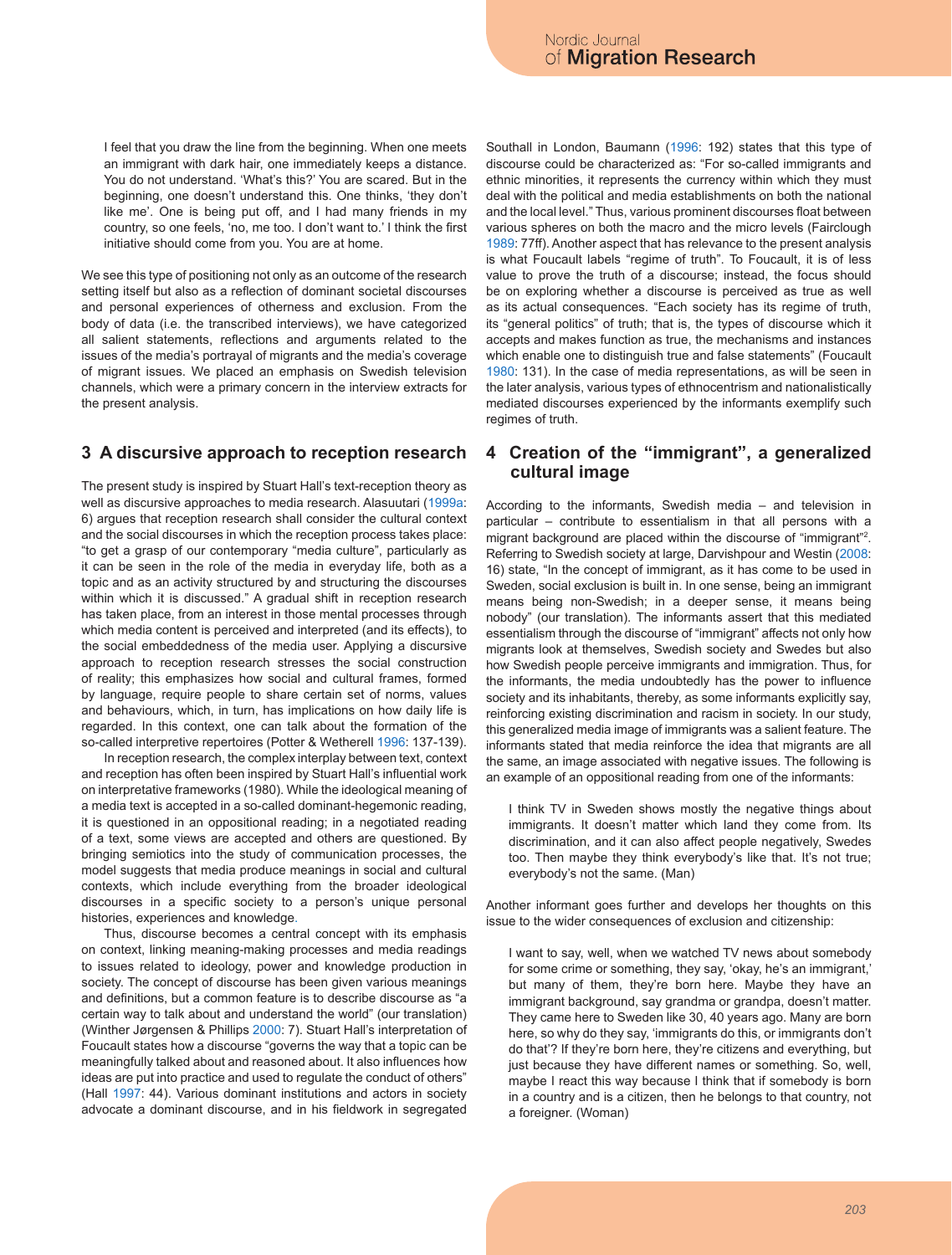The essentialism of media, whereby people with immigrant backgrounds are disfavoured, is evoking considerable stress among the informants as it affects their daily life – how they are met and perceived. One female informant mentioned how she fears the news coverage every time a major crime takes place. If an immigrant is suspected, all people with immigrant backgrounds are affected:

Well, if there's, you hear it if something's going on, like a murder or something, so they think, 'it's an immigrant that's done it' until it's proven that it wasn't an immigrant. If it wasn't an immigrant, 'oh, we can relax'. (Woman)

In these examples, it is evident how the informants position themselves within the discourse of "us and them": "we can relax", "they think", "they are born here" and "Swedes too". That media generalize and treat all immigrants the same as also mentioned by the children:

Yes, for instance, the news, they say, like, 'all black children,' you know, 'aren't good for the school, blah, blah, blah.' (14-year-old girl).

### **5 "Arabs and Muslims are terrorists"**

Arab families, in particular, emphasized their dissatisfaction with the Swedish media and had seriously reflected on the media's role in affecting opinions and attitudes. They often had a critical stance towards mainstream Swedish media, which was not surprising, for it was these families who talked a great deal about racism and how Muslims are discriminated against on a daily basis. However, it is important to note that this critical stance did not imply that Swedish media were not consumed (see further Sjöberg & Rydin 2011). Relating to Hall's (1980) research on various reading positions, there are examples of oppositional readings, whereby the reader reflects on the dominating ideology of otherness as portrayed on Swedish television.

For example, a father discussed how racism in Swedish society also could be found in the media, creating an image of Muslims as a homogenous group with only negative features:

Some mass media, they don't work for peace, you see, they work more for segregation than for integration. I'm talking, I hope you don't misunderstand me, I'm not talking about Swedes. I'm talking, you know, part of society goes by the mass media, right? And there are many who've met before they were so kind and nice, but today they're completely different.

Again, I can say we're here in Sweden, but we don't live like the Swedish society. We live what George Bush says, what the US says about the world, about Muslims, Arabs, and terrorists. We live with the mass media today, unfortunately.

The 14-year-old son agreed with his parents, stating that it has become a popular style worldwide to perceive all Muslims as terrorists:

*What you just said, is it the news that gives the wrong picture?*  Yeah, it usually gives the wrong picture, for example, well, like now it's like the style, like wearing jeans. So it's just like what papa said that George Bush said, 'now Arabs and Muslims are terrorists.' So it's become the style over the whole world that, like, well, Arabs and Muslims are terrorists. You could say it's become a style.

According to this family, the Swedish media is governed by American cultural and political values, a kind of imperialism, they claim, which provides a distorted picture of the Middle East. This family, as well as other informants, pointed out that the media has contributed to an anti-Muslim and xenophobic discourse in which all Muslims are seen as terrorists after September 11. The family's line of argument can be related to van Dijk's research (1988) on how news as discourse reproduces existing and dominating structures and concepts in society, thus maintaining an "us-them" discourse, corresponding to various forms of oppositional readings among the informants in our study.

Another example illustrates how a woman felt offended when she took notice of a news story in which immigrants are depicted as "them", apparently less developed citizens whom have to be taught basic skills, such as cleaning and taking care of their personal hygiene:

I've never reacted. Before this, I haven't reacted. Afterwards, I started to react a lot to documentaries like that. There was, when an immigrant group came from, I don't know which country it was. Now I don't remember at all, oh well. So they took them up to Kiruna [a Swedish city in the far north]. I think it was because there was more room there, empty apartments. And then they showed interviews with the staff helping this group when they arrived, and they said, 'we had to teach them how to wash themselves, how to do the dishes, how to use dish soap.' I just held my head and thought, 'My God, are there cleaner people than those who live down there?' I mean we're not living in the Stone Age, not even down there.

In these discussions, statements were made concerning journalists' eagerness to find something sensational, and – owing to their lack of knowledge of how things really are – a biased and discriminatory image of immigrants and their homelands (see below) is given. According to informants, there is a lack of knowledge among journalists (and Swedes in general) regarding, for instance, Islam and actual living conditions among Muslim families. It was once again mentioned how the discourse "us and them" marks the media content, leading, in turn, to triviality, generalization and othering.

### **6 Portrayal of homelands and cultural values**

Other talk of news media portrayals of migrants on TV was related to pictures or descriptions concerning the informants' homelands. In those cases, when they found that homelands were portrayed as less civilized than Western countries, rather than showing more nuanced descriptions of homelands, such stereotypical media images formed oppositional readings among the informants:

*Can you give an example, something more concrete?* Mother: I don't remember any concrete things, but it's like that. I've had that feeling many times on different occasions. If they want to talk about Syria, you know, then they show a donkey or a poor man sitting on the street or something similar. Daughter: Poor houses. *Poor houses?* Daughter: I mean the areas themselves. Mother: But when they talk about another country, then you see the nice streets. We have nice streets, too, of course, nice houses in Damascus, but they don't film them. *Because that's the picture we get to see…*

Mother: Yes, exactly.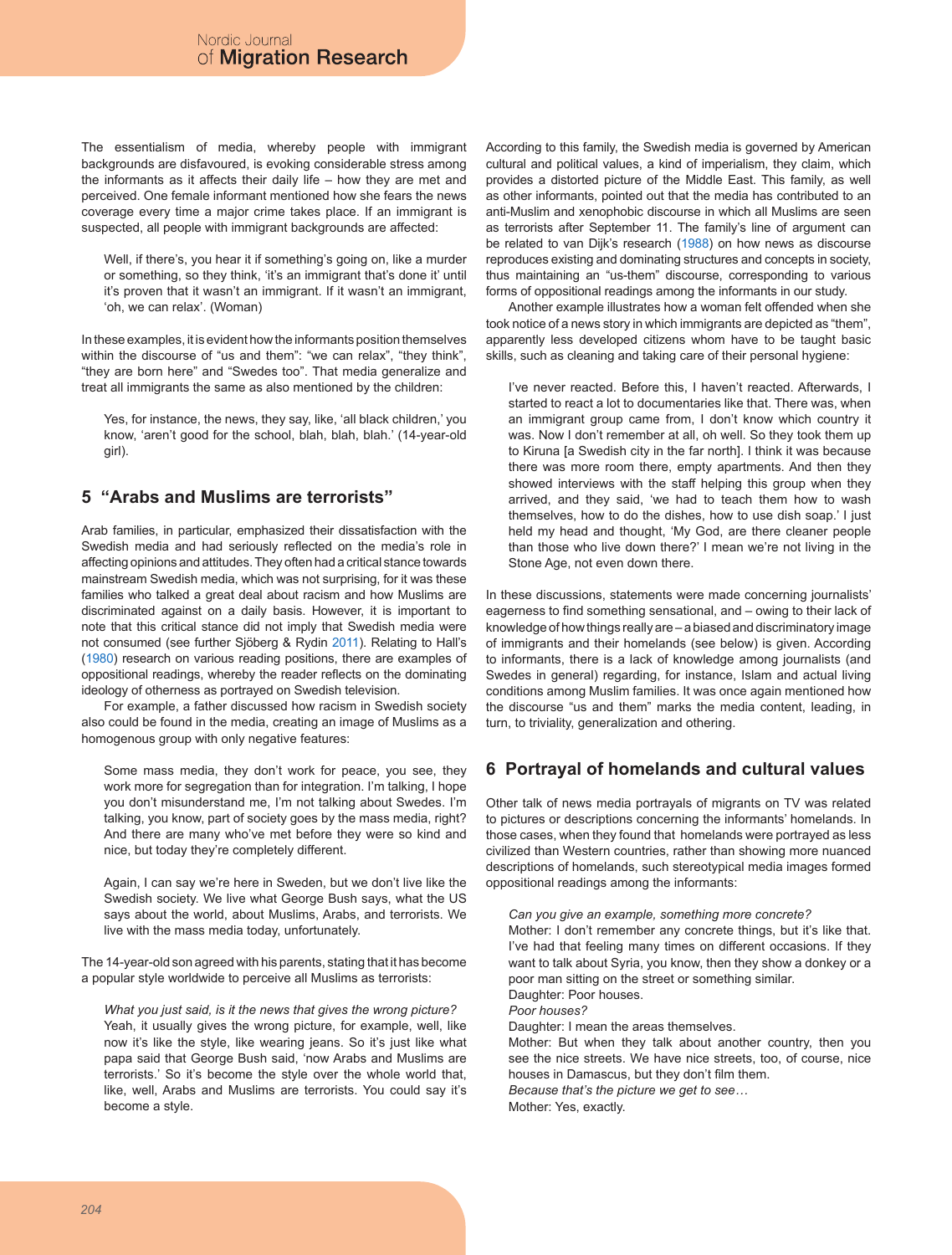Furthermore, informants felt offended by stereotypical portrayals of migrants in fictional television programmes. They mentioned how actors with immigrant backgrounds usually played the owner of a pizza place and how their accents were made fun of instead of showing successful immigrants with positive features. Similar lines of thought could be seen among the children:

Yeah, like ads on TV, it's usually a picture like that with a mother and her small child. The kid's covered with flies around its head and all. And you know, there aren't only colored people who are poor and need help. There are white people, too, who also need help, who aren't so rich and all. But they, you know in films like that and all, it's always colored people.

All together, such portrayals reinforce feelings of inferiority, or, as Darvishpour and Westin (2008: 16) would say, of "being nobody". The examples of media talk also illustrate how the media is perceived to take an ethnocentric point of view, whether inadvertently or deliberately, in relation to people with migrant backgrounds.

Besides one's homeland being portrayed as poor and miserable, another topic among the adult informants was the Western style of living (norms and values) shown on Swedish television, which was not considered as providing their children with a positive example. Daun (1994: 29), when studying the typical features of Swedish basic values, makes the conclusion that "Basic to the formation of values is that people tend to hold on to the familiar, to an already given environment and type of life they are used to. Values are one part of personal identity" (our translation). Talk concerning discrepancies in norms and value systems exemplify what Alasuutari (1999b: 98) has come to call ethical realism, whereby media content is evaluated according to the extent to which it provides proper ethical models of life. Views on sexual behaviour provide a striking example:

#### *Do you think there's a difference, I mean Swedish?*

Yes, not just a little—there's a big difference. On Arab channels, for example, sorry, for example, they don't show sex, well, but unfortunately on Swedish channels, they show [sex].

*There's too much nakedness?*

Yes, exactly nakedness, everything. I want to tell you one thing the first to us is religion. … Religion and tradition, it's almost the same in that way, anyway, especially on this situation. In our Islam, it's forbidden, for instance, that I see her [daughter] when she's naked, looking at her is forbidden. (Woman)

Adults primarily raised these discussions on rules of living and morals in relation to one's religion and culture. It was clear that parents and children did not always share the same opinions on what constituted a good programme. For example, one mother described how she tried to get her 14-year-old daughter to watch television programmes with educational content or programmes from her parents' homeland rather than Swedish and American series filled with "violence and sex". The statement, "That's nothing for you," got the reply, "But all young people watch it, so why not me?" To summarize, the parents took an oppositional reading position in moral matters here referring to their religious beliefs and culture in the homeland, whereas the children seemed to take a preferred reading position that corresponded to the mainstream value system of Swedish society as well as youth culture values.

#### **7 "We get to suffer with them": seeking "We get to suffer with them": seeking alternatives alternatives**

Even if freedom of expression in Sweden was highly valued among the informants, some informants – in particular, citizens from the Middle East – were sceptical to the objectivity of Swedish media.

You know this picture they give, mass media plays a big role but sometimes it plays a negative role when it comes to portraying reality in the Middle East. … They [Swedes] think that they [Palestinians] are barbaric. They don't have anything to – they just think, 'kill people', you know. It's not like that. For example, they don't give this picture in reality. Why should people do this? They will sacrifice their life for their country. Swedes never understand this. They'll never understand it because it's something that's a part of these, you know, and the mass media they – 'well, it's the terrorists. Look what they do. Five poor Israelis have died.' But how many Palestinians have died on the other side? (Man)

According to this informant, the Swedish media has difficulties in representing the full complexity of the conflicts going on in the Middle East; indeed, the media are even perceived as partial in this respect. The informant did not trust the Swedish media and could not identify himself with how events are portrayed there. He took a very clear oppositional reading position, and, as is seen in the excerpt, the discourse "us and them" was explicitly stressed with statements such as "Swedes never understand this", reflecting experiences of disconnections in society.

To be familiar with events in their former homelands, informants with, for example, origins in the Middle East, chose transnational satellite channels such as *Al-Jazeera* and *Al-Arabiya*, most of which were trusted. The following is one example from a discussion about *Al-Jazeera*:

It sees the truth, *Al-Jazeera*, and the naked truth. If people here don't care so much that they don't want to see the whole truth. *You mean the other channels?*

I mean here. The public doesn't want to see the truth. They don't want to see death, for example, or they want – We get to see them. We get to suffer with them. When you, for example, read sometimes in XX<sup>3</sup> [a local daily newspaper] – I don't know if you've seen it. It was big news that talked about Israel, how many houses were pushed down, but we got to see the pictures. We got to see the children who lived outside, the girls crying. We got to see the blood running on the floor, so when you read about it in the newspaper, it's not exactly like when we see it, right? *But then you mean that Al-Jazeera gives the correct picture?* Yes, exactly. And the difference is that here on *Al-Jazeera*, for example, we wouldn't watch *Al-Jazeera* if it was exactly like the other channels because we want to see what's happening with our relatives, but here in Sweden, nobody cares if, well, if you see a lot about Israel or about Palestine. (Woman)

*Al-Jazeera* and *Al-Arabia* stood for preferred reading positions among informants of Arabic origin and can be seen as an outcome of the feeling of exclusion and public disconnection experienced through Swedish television. With expressions such as "they don't want to see the truth," "we got to see the pictures" and "here in Sweden nobody cares," the feeling of public disconnection, to use Couldry's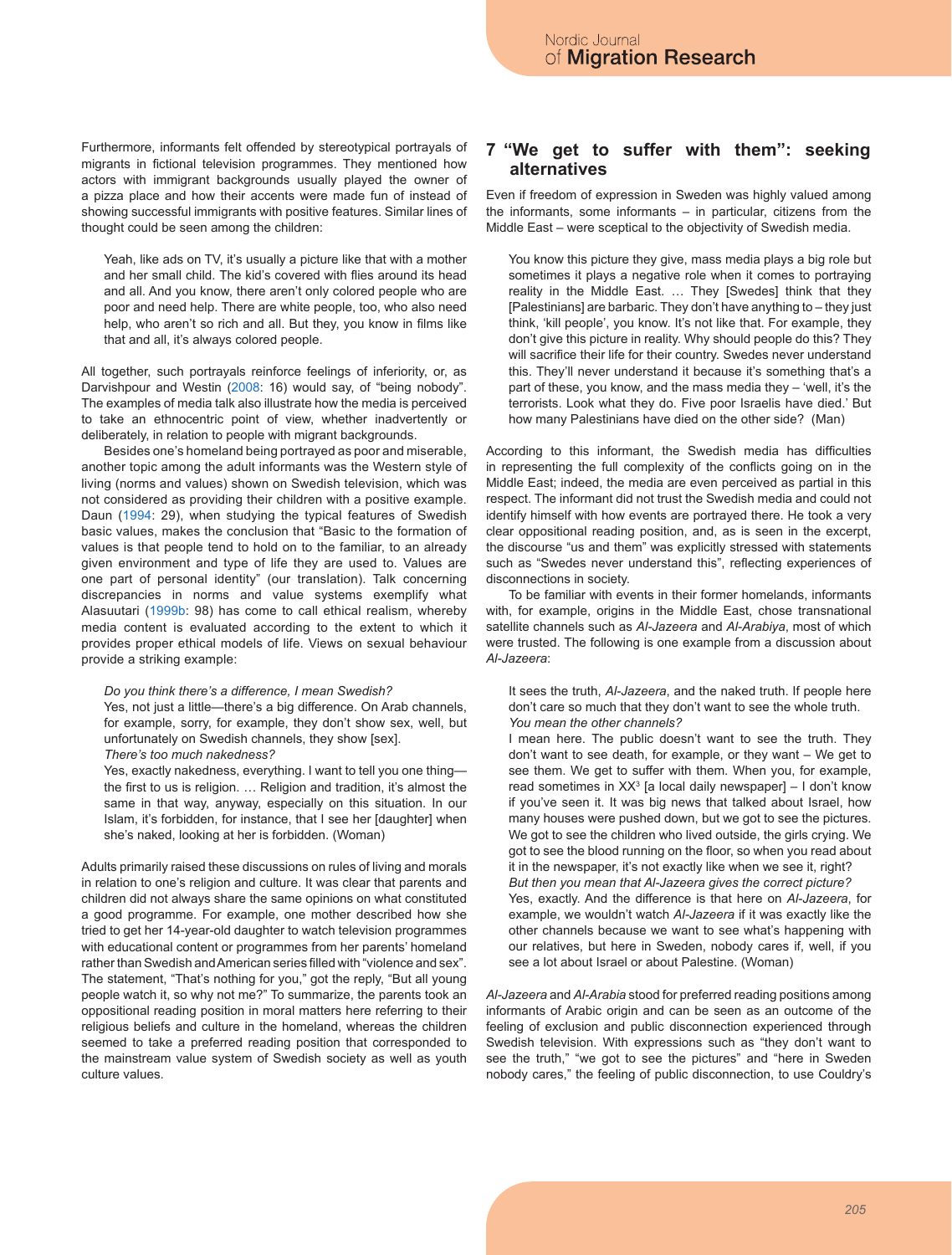(2006: 327) term, is evident. The mediated public world is divided between "us and them", which results in a lack of understanding and living in two different worlds, or, as Foucault (1980: 131) would have expressed it, looking at the world from different ideological horizons with their own "regimes of truth".

*Al-Jazeera* is seen here as providing a true image of reality and as portraying people of the same religion and nationality as the informants; however, some took a critical stand on these types of channels. Although those informants who brought up Middle Eastern issues during the interview had a predominantly positive attitude towards *Al-Jazeera*. This channel presented an alternative and seemed to address people with migrant backgrounds from a different perspective than Swedish television. For Arabic migrants, the channel signals recognition of setting, scenery and programme presenters, evoking feelings of identification, inclusion and public connection. Among our informants, the fact that the channel reports directly from a specific country and that comments are given by ordinary people, with the same origin as themselves, on the streets was seen as evidence of the channel's great credibility, which invited preferred readings. Madiano (2005: 533) used the expression "symbolic exclusion" to signify this position of majority media. Hence, reliability becomes a key factor in whether or not viewers will identify with media content (Auter, Arafa & Al-Jaber 2005: 195). Once again, the possibility to identify oneself with the content, newsreaders and journalists was stressed; it is important to feel familiarity, to feel sympathy, to find out what is happening with friends and relatives in ones homeland (i.e. aspects often absent in Swedish news).

### **8 Belonging and identification**

The need for identification and belonging was a common topic for discussion in the interviews. The informants expressed the opinion that viewers' own personal experiences in the new country should be reflected more in TV programmes, and that Swedish television would be more appealing if more people with immigrant backgrounds participated in the programmes; thus, there was a wish for more diversity. According to the informants, this is achieved not only by directing specific programmes at people with an immigrant background but also by increasing knowledge and understanding of today's diverse Sweden among the entire population, including media producers. Despite there being a need for more targeted programmes on Swedish television, this may also be problematic. According to some informants, a division between Swedish programmes and programmes for minorities – in particular, multicultural/diversity programmes – would risk reinforcing the existing segregation in society. Others stressed the importance of programmes in minorities' own languages for news and important societal information. Still others asked for entertainment programmes representing diversity for promoting inclusive processes and reflecting a diverse society as well as addressing a wider audience. Andreassen (2011) used the programme *Idol* as an example of an entertainment programme representing a broad spectrum of actors from a variety of ethnic groups competing on equal terms. In our study, informants specifically mentioned the television series *The Knife in My Heart* (Kniven i hjärtat). The fictional programme portrays the brutal reality of life for immigrant youth and their families in a suburb outside Gothenburg, and many parallels were drawn to the viewers' own personal experiences. Here is an excerpt from an interview with a mother:

When I saw the series the first time, I recognized much from my own experiences, my oldest son also ran into troubles, so I recognized some parts that they showed 'ohh this part I recognize, my son has done the same thing.'

This woman took a preferred reading stance, implying a desire of identification (cf. Livingstone 1998; Gauntlett & Hill 1999). According to Hall (1980: 130), there is often a lack of equivalence in the communicative exchange in relation to a specific content and its lack of meaningfulness to the "reader". Nevertheless, fiction and drama could play a role in creating such a communicative exchange in the reception process – an exchange influenced by, to use the reasoning of Barker and Andre (1996: 34), two ways of understanding realism: naturalism and emotionalism. While the former is based on whether or not a viewer thinks something portrayed in media can happen in real life, the latter depends on the extent to which a programme can be related to the viewer's own life and personal experiences. Thus, the series *The Knife in My Heart* was enjoyed due to its high extent of portrayed natural and emotional realism. According to the informants in our study, more effort should be invested in hiring people with immigrant backgrounds not only as producers but also as participants in the broadcast output as a whole. This refers not only to series, news and soaps but also to films and music programmes like *Idol*. The informants mentioned the latter in positive terms because it often represented people of ethnic identities other than Swedish (cf. Andreassen 2011). Furthermore, as previously mentioned, the ability to recognize places and current societal issues is a decisive factor in constructing belonging and inclusion in media coverage.

### **9 Conclusions: Discursive identifications**

As discussed initially, Nordic media research has generally focused on textual analyses of, for example, programmes to study representations of migration, refugees, racism and xenophobia. In this study, we have focused on people with migrant backgrounds and their talk concerning media representations on these matters, paying specific attention to Swedish television. During these conversations, it was apparent that the informants were concerned about the Swedish media's role in the inclusion/exclusion processes. They were familiar with a variety of media discourses: national (Swedish), transnational and from their homelands. The informants' discourses dealt with all kinds of recognitions and emotional attachments to media images and reportages. These experiences, coupled with a personal journey of cultural change, have likely contributed to an ideological sensitivity that made the participants in this study observant of portrayals of migrants as well as media representations of social and political events of relevance to them. Fairclough (1995: 14) defines ideologies as "propositions that generally figure as implicit assumptions in texts, which contribute to producing or reproducing unequal relations of power." An important question here becomes how people position themselves in relation to the various public discourses they face in encountering the media and in society in general. Hall (1997: 60) stated, "We take up the positions indicated by the discourse, identify with them, subject ourselves to its meanings and become its 'subjects'." In other words, in media readings, the informants position themselves in relation to how migrants and minorities are portrayed and mediated in migrant discourses. While critical voices often demurred to Swedish television, indicating oppositional reading positions, less of this was seen when discussing media from the homeland or transnational/exile media, where preferred reading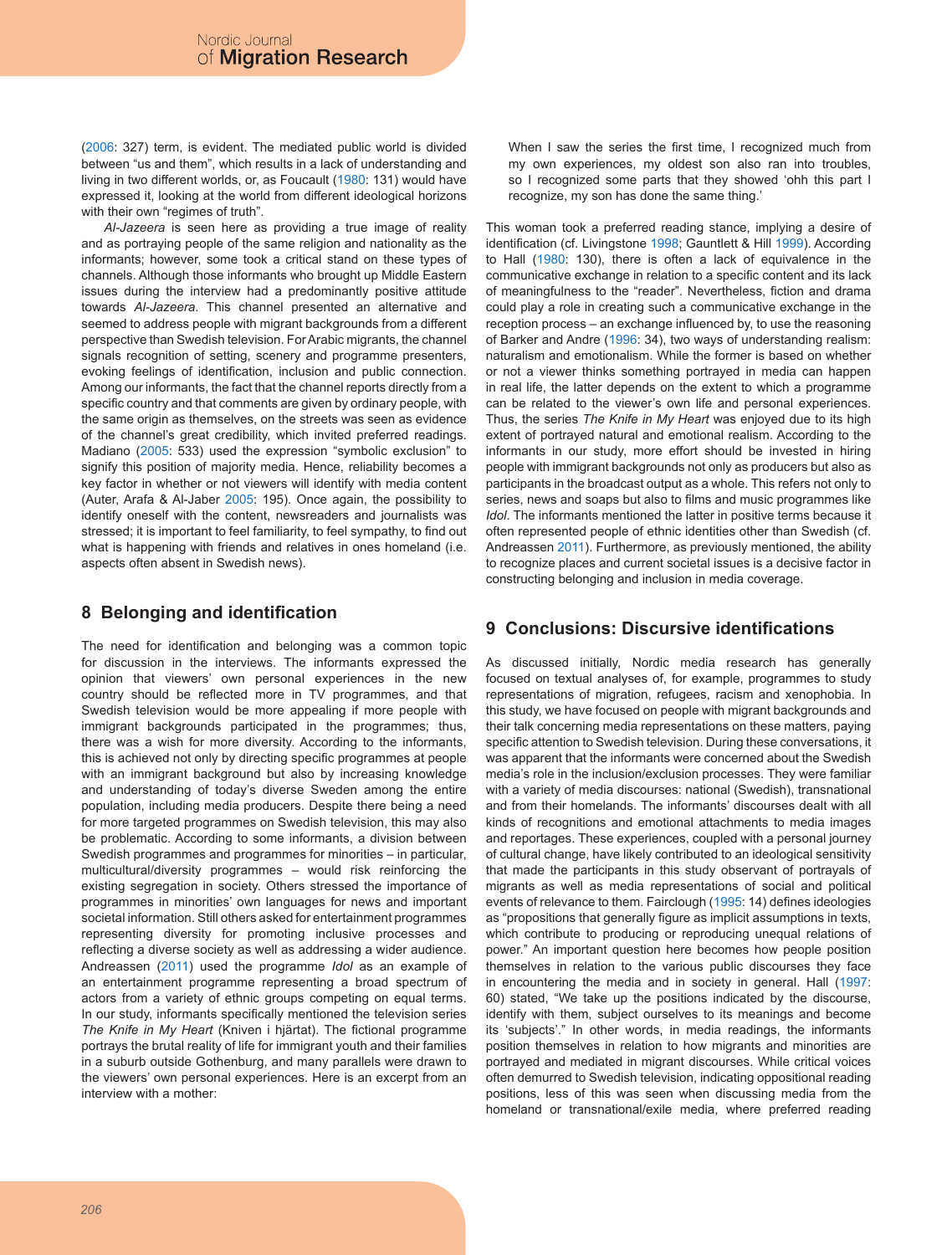positions seemed prevalent. Among informants from the Middle East, in particular, transnational media such as *Al-Jazeera* provided a true depiction of reality, although some objections were raised against exposure to too much violence. Transnational media seemed to be important to overcome the feeling of being the "other", for confirming ethnic identity, and for providing local information of relevance. Swedish news media, on the other hand, was not conceived of as particularly alert either in reporting news relevant to minority groups or in creating the potential for identification – not even the public service channels, despite their multi-cultural/diversity mission.

The ideological sensitivity seemed to work differently in different media discourses, and one might talk about various ideological horizons (Nohrstedt 2007: 11). Involving ideological representation of reality and which are being articulated in the production of media and media representations and in the reception (positioning) of these media texts and their discourses. Thus, according to Nohrstedt, a certain ideological horizon enables us to see certain things (i.e. including specific discourses), but it also prevents us from seeing other things (i.e. excluding specific discourses). Looking at the world through a certain ideological horizon may work as a type of "regime of truth", as Foucault (1980: 131) would have expressed it. In many respects, the ideological horizons are probably different for people with migrant backgrounds as compared with the majority population within a national context – in this case, Sweden.

The implications of this study on a broader societal level can be related to the Swedish official policy of integration, which is a key word in the Swedish official and public discourse on migration and refugee policy. For example, Hellgren (2008: 81) claims that Sweden as a multicultural society is a myth, but ideally, the transformation of Swedish society should be geared to "a project of mutual integration, in which the ethnic majority and various ethnic minority groups collaborate and together construct a common social community" (our translation). However, according to the informants, the mainstream media's discursive (hegemonic) power is strong in maintaining exclusion and symbolic segregation rather than being inclusive and promoting mutual understanding. The negative and biased media portrayal of migrants positions them as "the other" in Swedish society; consequently, their gaze is geared towards an oppositional reading of mainstream media texts. This is problematic, especially as Swedish public service media has an obligation to follow a diversity policy combined with the ambition to reflect and even "mirror" a diverse Sweden. Scholars within media and journalism studies have long emphasized the need for national media to reflect the diverse nature of society; they have also stressed that people with immigrant backgrounds should not only be media users but also, to a larger extent, be working as media producers (Sreberny 2005; Olausson

# **References**

- Alasuutari, P 1999a, 'Introduction' in *Rethinking the media audience*, ed P Alasuutari, Sage Publications Ltd, London pp. 1-21.
- Alasuutari, P 1999b, 'Cultural images of the media' in *Rethinking the media audience*, ed P Alasuutari, Sage Publications Ltd, London pp. 86-104.
- Andreassen R 2011, 'Sing a song, but stay out of politics: Two cases of representation of racial/ethnic minorities in the Danish media' in *Media in motion. Cultural complexity and migration in the Nordic region*, eds E Eide & K Nikunen, Ashgate, Farnham pp. 163-179.

Aspers, P 2007, *Etnografiska metoder*, Liber, Stockholm.

2006), as well as actors and programme presenters in order to contribute to a more diverse staffing of programmes (Horsti & Hultén 2011; Rydin 2013). However, there seems to be a long way to go before these ideas come to fruition. Finally, in light of the findings from the present study, the idea of civic culture advocated by Couldry (2006: 327), which implies that media has a role in creating an arena for citizens to "share an orientation to a public world where matters of common concern are addressed" appears to be a utopian thought.

**Ulrika Sjöberg** is an associate professor at the School of Arts and Communication, Malmö University, Sweden. Her main research interests involve children and young people's media practices. She is currently working on the following projects: "Crisis communication with children" and "Organised producers of young net cultures: Actors, practices, ambitions". Sjöberg's publications include: "Everyday mediated practices of citizenship: to struggle with a new language and culture through media", in Media in Motion: Cultural Complexity and Migration in the Nordic Region, Ashgate, 2011, and the chapter "Transmedia storytelling and young audience. Public service in the blogosphere era", in the book Producing the internet. Critical perspectives of social media, Nordicom, 2013.

**Ingegerd Rydin** is a professor in media and communication studies at Halmstad University, Sweden. Her research is concerned with the media, children and young people, with a particular focus on ethnicity and participation, such as young people's media production as well as audience studies. She has also published books and articles on media history. She is currently working on the project "Organised producers of young net cultures: Actors, practices, ambitions", funded by the Knowledge Foundation, Sweden (2010–2013). Among her most recent publications is a chapter on cultural diversity in public service media in Public Service Media from a Nordic Horizon. Nordicom, 2013.

#### **Notes**

- 1 Full title: Media Practices in the new country. Children, Youth, Family and Ethnicity. The project was funded by the Swedish Research Council (2004–2006).
- 2 In the project "Media practices in the new country", the word immigrant is only used when being uttered by other researchers or the informants in the project.
- 3 All families involved were assured that the material would be confidential. Including in which cities they lived.
- Auter, PJ, Arafa, M & Al-Jaber, K 2005, 'Identifying with Arabic journalists. How Al-Jazeera tapped parasocial interaction gratifications in the ArabWorld', *Gazette: The International Journal for Communication Studies*, vol. 67, no. 2, pp. 189-204.
- Barker, C & Andre, J 1996, 'Did you see? Soaps, teenage talks and gendered identity', *Young: Nordic Journal of Youth Research*, vol. 4, no. 4, pp. 21-38.
- Barker, C 1999, *Television, globalization and cultural identities*, Open University Press, Buckingham.
- Baumann, G 1996, *Contesting culture. Discourses of identity in multiethnic London*, Cambridge University Press, Cambridge.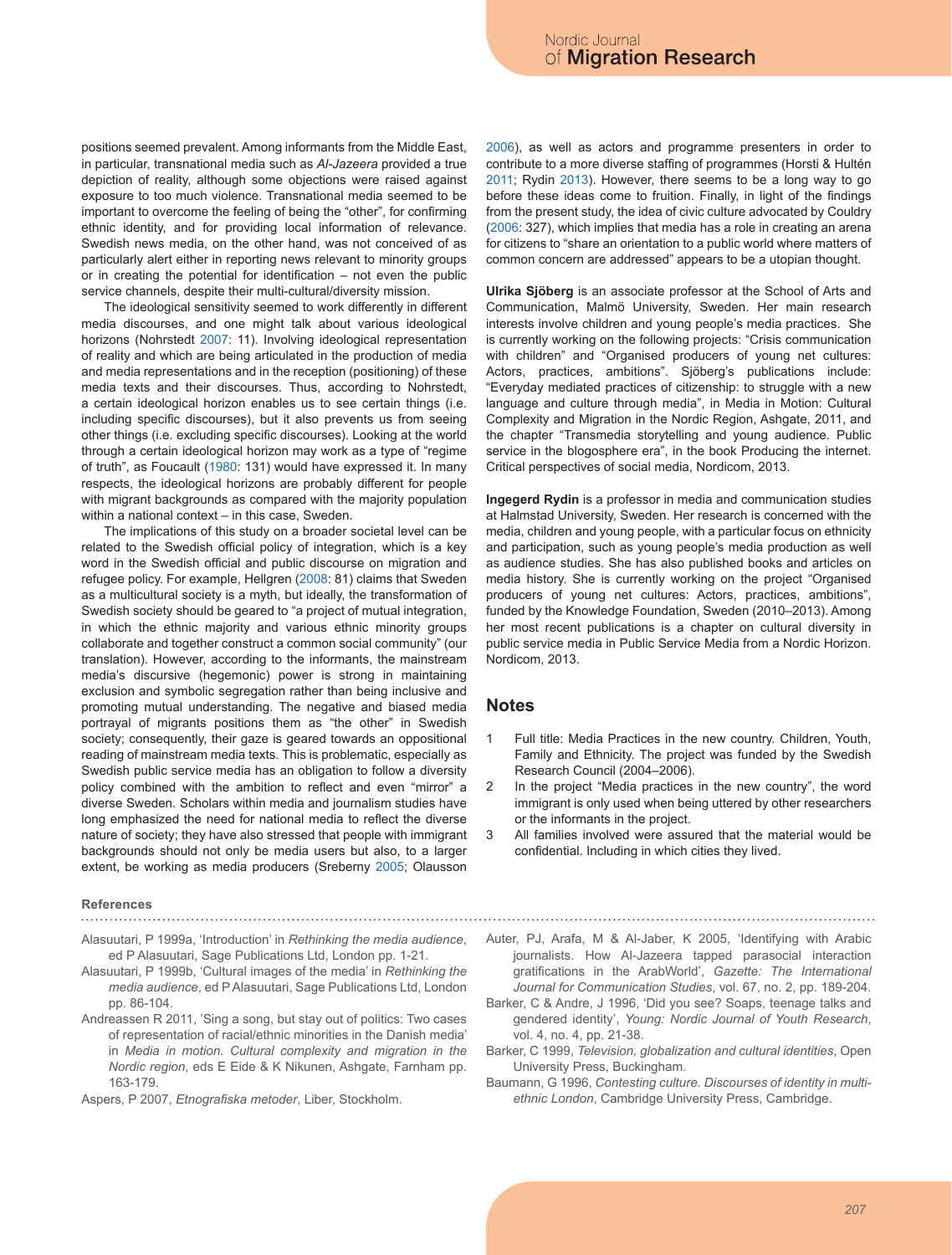Bourdieu, P 2001, *Masculine domination.* Polity Press, Cambridge.

- Brune, Y 2004, *Nyheter från gränsen. Tre studier i journalistik om "invandrare", flyktingar och rasistiskt våld*, Göteborg: Institutionen för journalistik och masskommunikation, Göteborg.
- Brune, Y 2008, 'Bilden av invandrare i svenska nyhetsmedier' in *Migration och etnicitet. Perspektiv på ett mångkulturellt Sverige*, eds M Darvishpour & C Westin, Studentlitteratur, Lund pp. 335- 361.
- Cottle, S (ed) 2000, *Ethnic minorities and the media*, Open University Press, London.
- Couldry, N 2006, 'Culture and citizenship: The missing link?', *European Journal of Cultural Studies, vol.* 9, no. 3, pp. 321- 339.
- Darvishpour, M & Westin, C 2008, 'Inledning' in *Migration och etnicitet*. *Perspektiv på ett mångkulturellt Sverige*, eds M Darvishpour & C Westin, Studentlitteratur, Lund pp. 13-20.
- Daun, Å 1994, *Svensk mentalitet. Ett jämförande perspektiv* (2nd ed), Rabén Prisma, Stockholm.
- De Bruin, J 2001, 'Dutch television soap opera, ethnicity, and girls' interpretations', *Gazette: The international journal of communication studies*, vol. 63, no. 1, pp. 41-56.
- De Leeuw, S & Rydin, I 2007, 'Diasporic mediated spaces' in *Transnational lives and the media. Re-imagining diasporas*, eds OG Bailey, M Georgiou & R Harindranath, Palgrave, London pp. 175-195.
- d'Haenens, L, Beentjes JWJ & Bink S 2000, 'The media experience of ethnic minorities in the Netherlands: a qualitative study', *Communications*, vol. 25, no. 3, pp. 325-341.
- Fairclough, N 1989, *Language and Power*, Addison Wesley Longman Limited, Harlow.
- Fairclough, N 1995, *Media discourse*, Hodder Arnold, London.
- Foucault, M 1980, *Power/knowledge*, Harvester, Brighton.
- Gauntlett, D & Hill, A 1999, *TV living. Television, culture and everyday life*, Routledge, London.
- Georgiou, M 2005, 'Diasporic Media Across Europe: multicultural societies and the universalism-particularism continuum', *Journal of Ethnic and Migration Studies*, vol. 31, no. 3, pp. 481-498.
- Gillespie, M 1995, *Television, ethnicity and cultural change*, Routledge, London.
- Hall, S 1980, '*Encoding/decoding'* in *Culture, media, language. Working papers in Cultural Studies, 1972-79,* eds S Hall, D Hobson, A Low & P Willis, Routledge, London, pp. 128-138.
- Hall, S 1997, 'The work of representation' in *Representation. Cultural representations and signifying practices*, ed S Hall, Sage Publications Ltd, London, pp. 13-64.
- Hargreaves, AG & Mahjdjoub, D 1997, 'Satellite television Viewing among ethnic minorities in France', *European Journal of Communication*, vol. 14, no. 4, pp. 459-477.
- Hellgren, Z 2008, 'Myten om det mångkulturella samhället' in *Migration och etnicitet. Perspektiv på ett mångkulturellt Sverige*, eds M Darvishpour & C Westin, Studentlitteratur, Lund, pp. 81-105.
- Horsti, K 2008, 'Overview of Nordic media research on immigration and ethnic relations. Analysis to the study of production, use and reception', *Nordicom Review*, vol. 29, no 2, pp. 275-293.
- Horsti, K & Hultén, G 2011, 'Directing diversity: Managing cultural diversity media policies in Finnish and Swedish public service broadcasting', *International Journal of Cultural Studies*, vol. 14, no. 2, pp. 209-227.
- Hultén, G 2006, *Främmande sidor. Främlingskap och nationell gemenskap i fyra svenska dagstidningar efter 1945*. Stockholm University, JMK.
- Kamali, M 2005, 'Ett europeiskt dilemma. Strukturell/institutionell diskriminering' in *Bortom vi och dom. Teoretiska reflektioner om makt, integration och strukturell diskriminering*, eds P de los Reyes & M Kamali, Rapport från Utredning om makt, integration och strukturell diskriminering. SOU 2005:41, pp. 26-69.
- Livingstone, S 1998, *Making sense of television. The psychology of audience interpretation* (2nd ed), Routledge, London.
- Löwander B 1998, 'Rasism i verkligheten och i nyheterna' in *Mörk magi i vita medier – Svensk nyhetsjournalistik om invandrare, flyktingar och rasism*, ed Y Brune, Tryck AB, Bjärnum, pp. 85- 96.
- Madianou, M 2005, 'Contested Communicative Spaces: rethinking identities, boundaries and the role of the media among Turkish speakers in Greece', *Journal of Ethnic and Migration Studies*, vol. 31, no. 3, pp. 521-541.
- Nikunen, K 2011, 'Satellite living: Transnational television and migrant youth in Finland' in *Media in motion. Cultural complexity and migration in the Nordic region*, eds E Eide & K Nikunen, Ashgate, Farnham, pp. 219-236.
- Nohrstedt, SA 2007, 'Ideological horizons. Outline of a theory on hegemony in news discourse', in *Ideological horizons in media and citizen discourses. Theoretical and methodological approaches*, ed B Höijer, Nordicom, Göteborg, pp. 11-32.
- Olausson, U 2006, 'Bard eller brygga? De nationella medierna i globaliseringen' in *Mediernas vi och dom. Mediernas betydelse för den strukturella diskrimineringen*, eds L Camauër & SA Nohrstedt, Rapport av Utredning om makt, integration och strukturell diskriminering. SOU 2006:21, pp. 309-338.
- Peeters, AL & d'Haenens, L 2005, 'Bridging or bonding? Relationships between integration and media use among ethnic minorities in the Netherlands', *Communications: The European Journal of Communication Research*, vol. 30, no. 2, pp. 201-231.
- Pietikäinen, S 2000, *Discourses of Differentiation: Ethnic Representations in Newspaper*
- *Texts*, University of Jyväskylä, Jyväskylä.
- Potter, J & Wetherell, M 1996, *Discourse and social psychology.*  Beyond attitudes and behaviour (4<sup>th</sup> ed), Sage Publications Ltd, London.
- Qureshi, K & Moores, S 1999, 'Identity remix: tradition and translation in the lives of young Pakistani Scots', *European Journal of Cultural Studies*, vol. 2, no. 3, pp. 311-330.
- Rydin, I & Sjöberg U 2010, 'Everyday life and Internet in diaspora families. Girls tell their stories' in *Young people ICTs and democracy. Theories, policies, identities and websites*, eds T Olsson & P Dahlgren, Nordicom, Gothenburg pp.147-171.
- Rydin, I 2013, 'Discourses on cultural diversity in public service media in the Nordic region. A focus on ethnic minorities' in *Public service media from a Nordic horizon. Politics, markets, programming and users*, ed U Carlsson, Nordicom, Gothenburg pp.131-161.
- Sjöberg, U & Rydin, I 2011, 'Everyday mediated practices of citizenship: Struggling with a new language and culture through media' in *Media in motion. Cultural complexity and migration in the Nordic region*, eds E Eide & K Nikunen, Ashgate, Farnham, pp. 237-253.
- Sreberny, A 2005, ''Not only, but also': Mixedness and media', *Journal of Ethnic and Migration Studies*, vol. 31, no. 3, pp. 443-459.
- Tufte, T (ed.) 2003, *Medierne, minoriteterne og det multikulturelle samfund*. Skandinaviska perspektiver, Nordicom, Göteborg. .
- van Dijk, TA 1987, *Communicating racism. Ethnic prejudice in thought and talk*, Sage Publications, Inc, Newbury Park, CA.